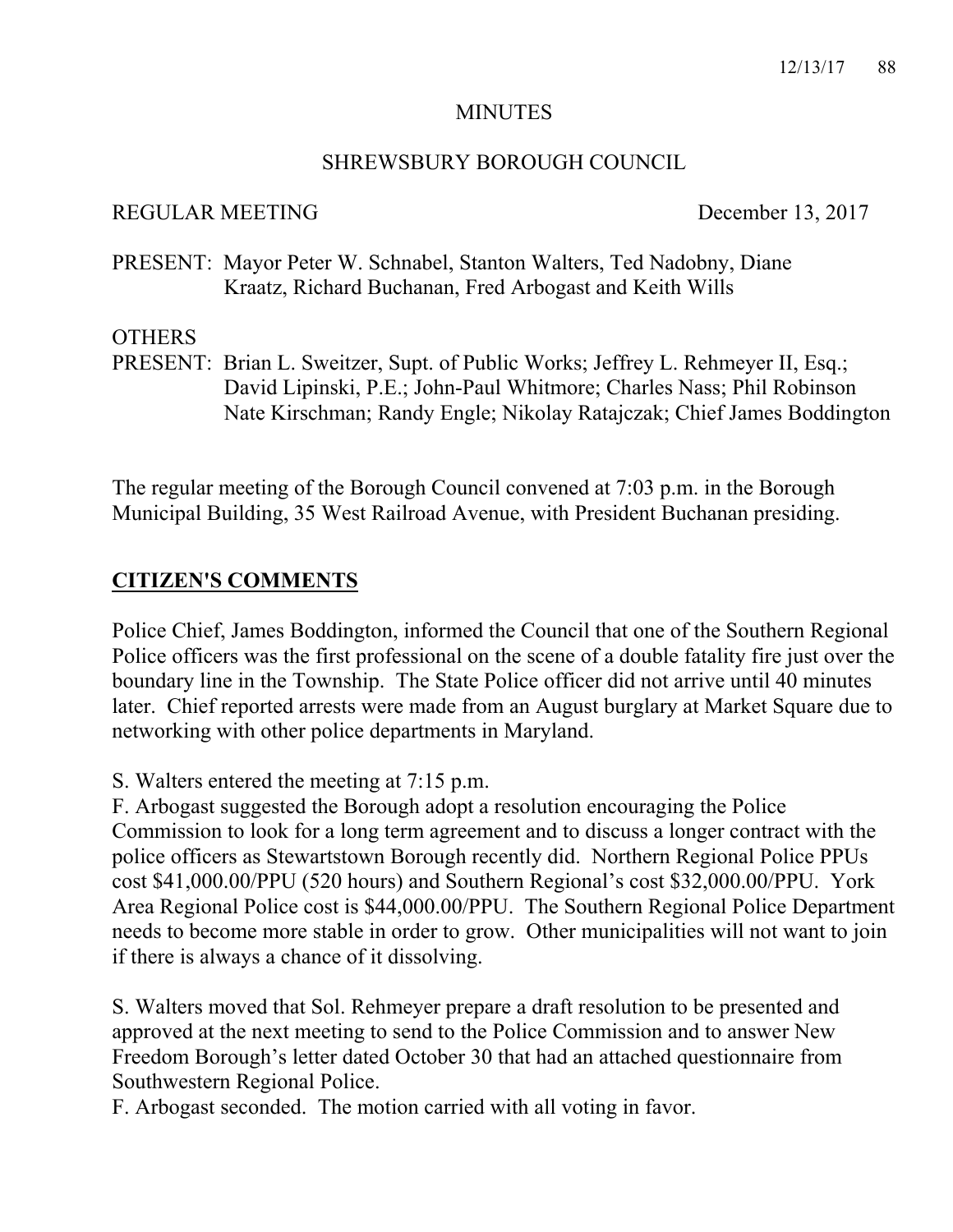Chief Boddington thanked Council and Mayor Schnabel for their support. Chief Boddington congratulated Mayor Schnabel on his last Council meeting and thanked him for his service.

# **APPROVAL OF MINUTES**

The minutes of the November 8, 2017, meeting were approved by unanimous consent.

## **APPROVAL OF EXPENDITURES AND REPORT OF ACCOUNTS**

F. Arbogast moved to approve the bill lists: general account check numbers 1803 thru 1843; water account check numbers 1311 thru 1326; sewer account check numbers 1192 thru 1203; highway aid account: check number 927; and to approve the financial reports for November.

T. Nadobny seconded. The motion carried with all voting in favor.

# **APPROVAL OF PAYROLL REGISTER**

F. Arbogast moved to approve the November 6 and 20 payroll registers.

K. Wills seconded. The motion carried with all voting in favor.

## **SUBDIVISION & LAND DEVELOPMENT** – D. Kraatz/Eng. Lipinski

### Eitzert Farms subdivision of lot 55

The EDU for this parcel is being purchased from Shrewsbury Township. The Sewer Planning Module and PennDOT permits need to be obtained yet.

S. Walters moved to conditionally approve the final subdivision for Lot 55 of Eitzert Farms pending approval of the Sewer Planning Module and the necessary PennDOT permits.

T. Nadobny seconded. The motion carried with all in favor.

### 95 East Forrest Avenue Plan

The property owner asked for another extension until April 19, 2018.

T. Nadobny moved to grant the extension until April 19, 2018.

D. Kraatz seconded. The motion carried with all in favor.

### **Codes Enforcement**

Six permits were issued in November.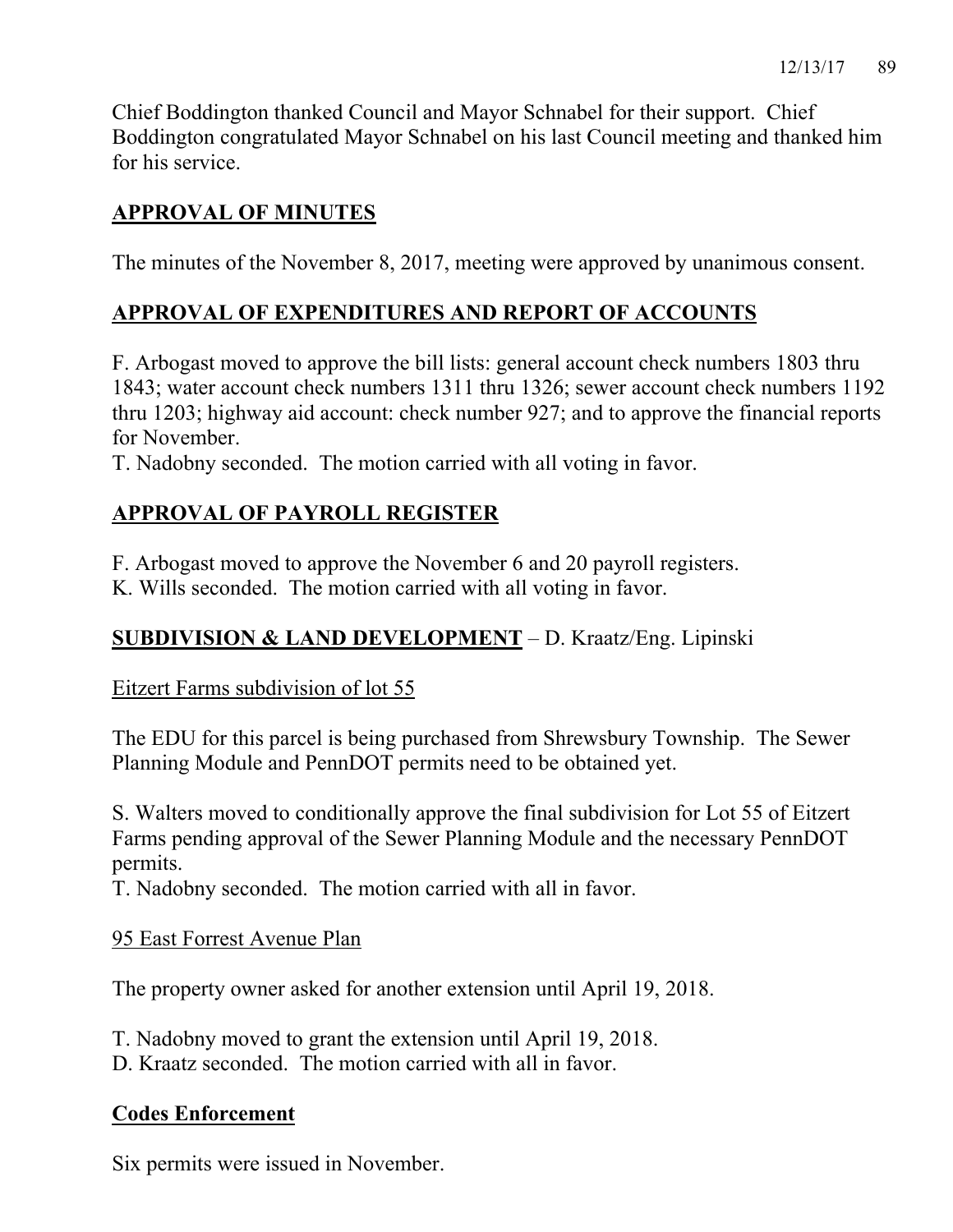## 2018 Agreement with South Penn Code Consultants, LLC

Sol. Rehmeyer reviewed the Agreement and suggested that certain language about the Borough indemnifying South Penn Code consultants, LLC be removed. Since it was removed, it is recommended that the Agreement be approved.

S. Walters moved to approve the 2018 Agreement with South Penn Code Consultants, LLC with attached fee schedule and insurance certificate. T. Nadobny seconded. The motion carried with all voting in favor.

## **Southern Regional Police** – Mayor Schnabel

Mayor Schnabel highlighted the October police report.

**Water & Sewer** – T. Nadobny/Supt. Sweitzer

### Sewer Line Capacity Study

T. Nadobny asked Eng. Lipinski about the study; the report will be made at the February meeting. Supt. Sweitzer stated a wire became bare on one of the antennas and a spare was put in service.

### SCADA Sewer Flows

Control Systems 21 finished the project to send the sewer flows from the meters in Railroad Borough to the SCADA room but there are problems and the technician needs to return to correct the problem. The Borough's share is 58% and the cost is less than \$10,000.00.

### Shrewsbury Township Well Abandonment

Certain Township representatives requested a meeting with the Water and Sewer Committee before the Township would proceed to adopt the ordinance. The Wellhead Protection Committee recommended that Volatile Organic Compounds be added to the testing requirements. December 19 at 7:00 p.m. was suggested as a meeting with Supervisors Solomon and Rutledge and Manager Zeigler.

### Met Ed Well Drilling

Med Ed contracted to have a test drill done in the area where a pole will be relocated during the Exit 4 work. The test drill was being done without the Borough's knowledge on December 1 next to the Pumphouse. The contractor grouted the finished drill area.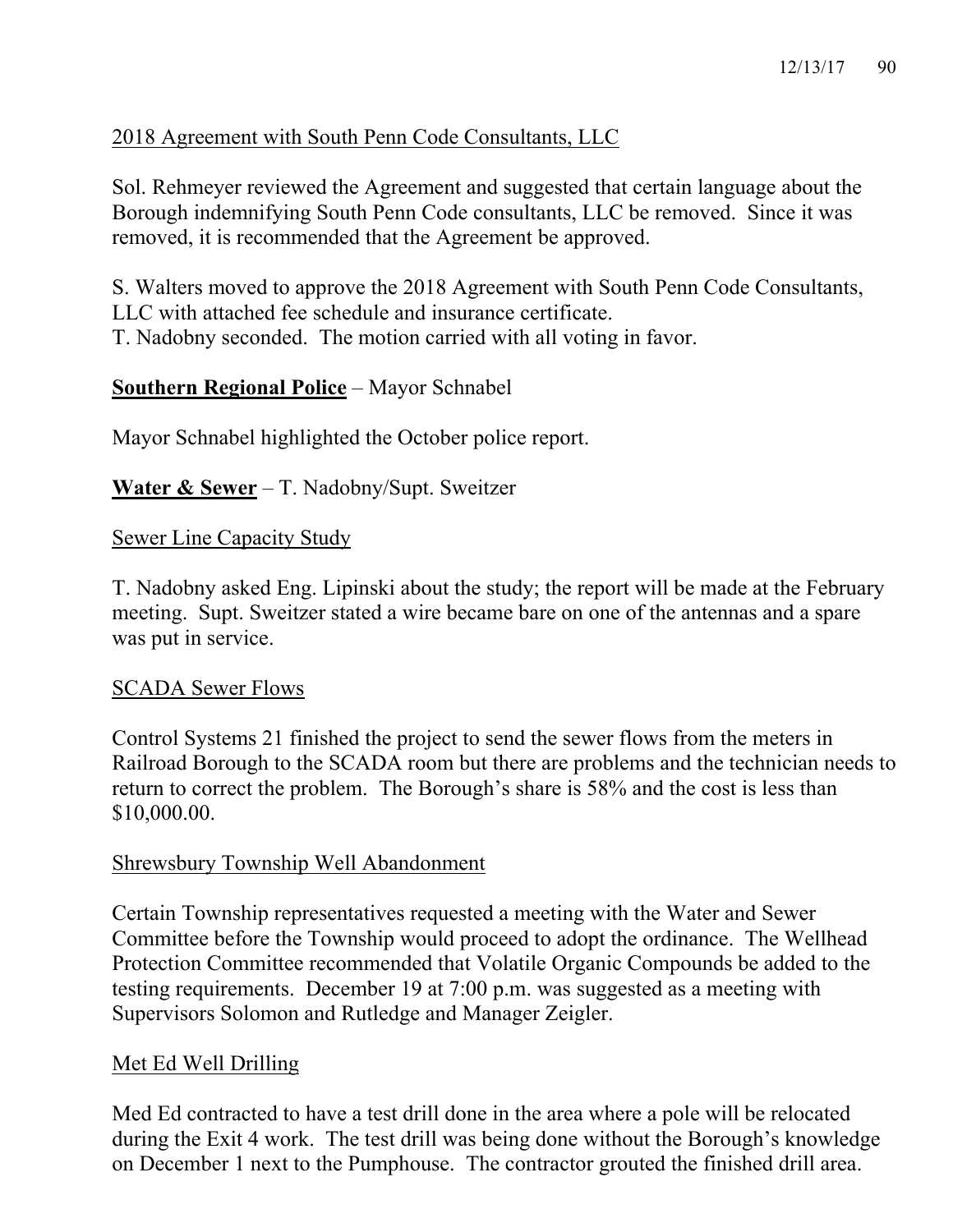Met Ed does not have a right-of-way to perform any work in this area. Supt. Sweitzer spoke with a representative of Met Ed who said it will not happen again. It was suggested that Supt. Sweitzer check the area now and again in six months.

## Problem with Residents' Water Laterals

Supt. Sweitzer said that during the water line project, it was discovered that homes in certain areas have old well piping for their water services and one home experienced a leak during the project. The Borough's unaccounted water last year was less than 6% and if a lateral is leaking and it's not metered, the Borough and the homeowner could be unaware of the problem. A policy will be put in place giving the homeowner a certain length of time to replace the unacceptable, black well pipe currently in place with a better psi pipe.

## Sewer Rate Increase

R. Buchanan proposed to increase sewer rates by increasing the fixed charge from \$45.00 to \$55.00 a quarter plus increasing the tier rate charges for those using over 31,500 gallons. He proposed increasing the commercial/industrial/public fixed charge from \$70.00 to \$91.00 a quarter and then increasing the rate of tiers per thousand gallons.

- S. Walters moved to adopt the proposed rate schedule as presented.
- K. Wills seconded. The motion carried with all in favor.

## **Public Roads & Lighting** – Supt. Sweitzer

### Crosswind Drive/Covington Drive Intersection

The clear sight triangle is violated when vehicles are parked along Crosswind Drive. Also, many vehicles do not stop at the stop sign on Covington Drive and drift through the intersection.

### Ascot Drive Snow Removal

The developer did not contract with the Borough to plow the portion of Ascot Drive that is unadopted. If he asks the Borough to plow, there are about \$5,000.00 worth of improvements that need to be done. Supt. Sweitzer was asked to call the developer to see who will be plowing the street and about the improvements that need to be done. A letter will be sent to the approximately six home owners in this section about who will be taking care of the street this winter.

S. Walters moved to authorize Supt. Sweitzer to call the developer and to work with Sol. Rehmeyer for a resolution.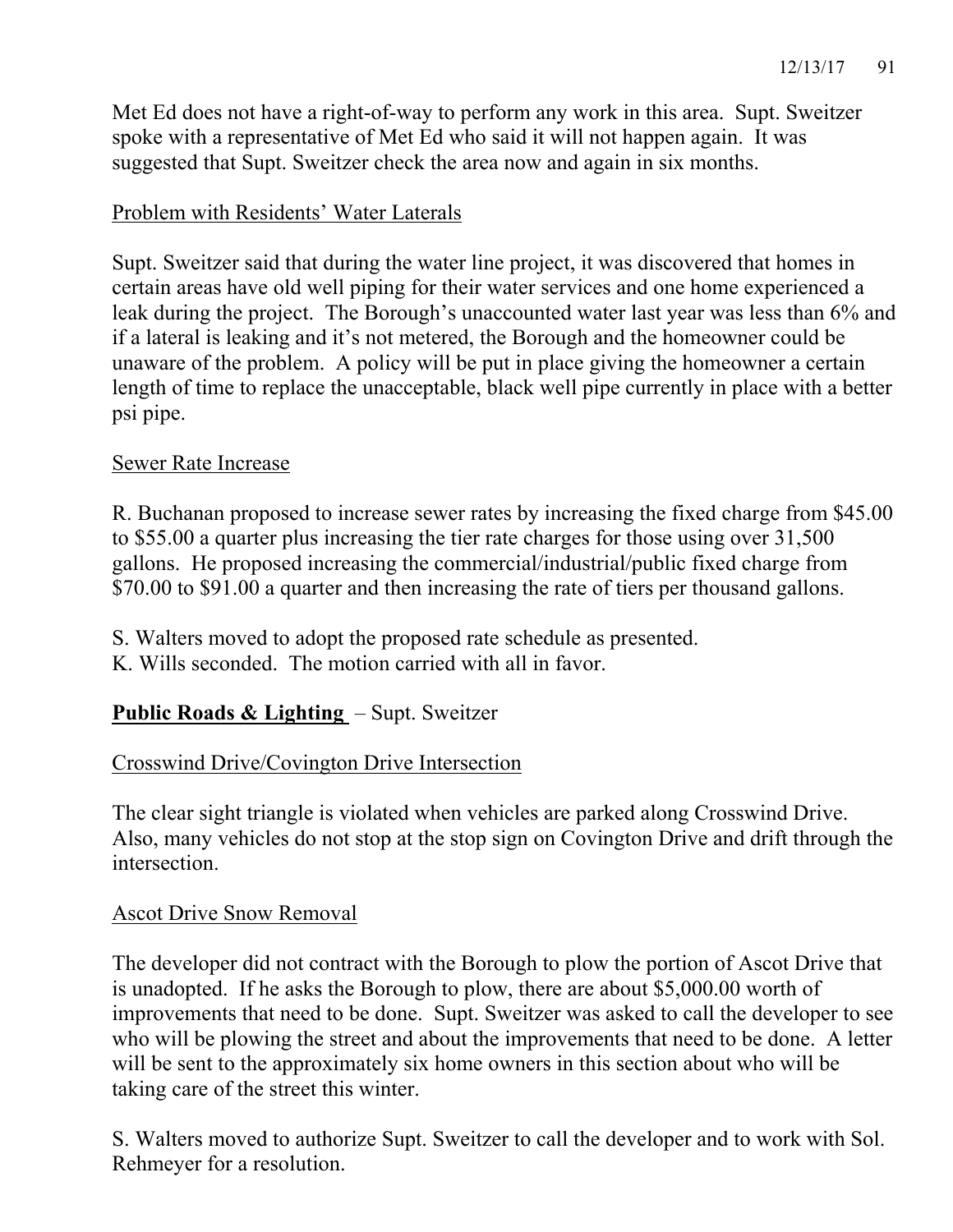T. Nadobny seconded. The motion carried with all voting in favor.

## **Public Lands, Buildings and Finance** – F. Arbogast

## Adopt Tentative 2018 Budget

There is no tax increase but there is a sewer rate increase.

T. Nadobny moved to adopt the tentative 2018 budget as presented.

F. Arbogast seconded. The motion carried with all in favor.

## **ENGINEER'S REPORT**

### Recommendation of Payment 2017 Water Project

Eng. Lipinski submitted a recommendation of payment to Macmor Construction, LLC, in the amount of \$118,630.30.

T. Nadobny moved to pay Macmor Construction, LLC, in the amount of \$118,630.30. S. Walters and D. Kraatz seconded. The motion carried with all voting in favor.

### PennDOT Driveway Ramps

Eng. Lipinski is waiting for PennDOT to return the driveway permit applications and checks.

### PennDOT Main Street Curb Replacement

PennDOT is willing to meet to discuss the milling depth and what affect it would have on the height of the curbing, sidewalk, and drainage. It was proposed to meet on December 28 at 2:00 p.m. on site.

### Apple Tree Court Stormwater Basin Discharge

Eng. Lipinski spoke with Gloria McCleary who is agreeable to the Borough performing the work and to reimburse the Borough for costs and labor. An existing sewer easement will be used to access the basin and discharge area.

### Eitzert Farms PennDOT Permit Authorization

T. Nadobny moved to authorize the signing of the PennDOT permit applications for the water and sewer connections.

S. Walters seconded. The motion carried with all voting in favor.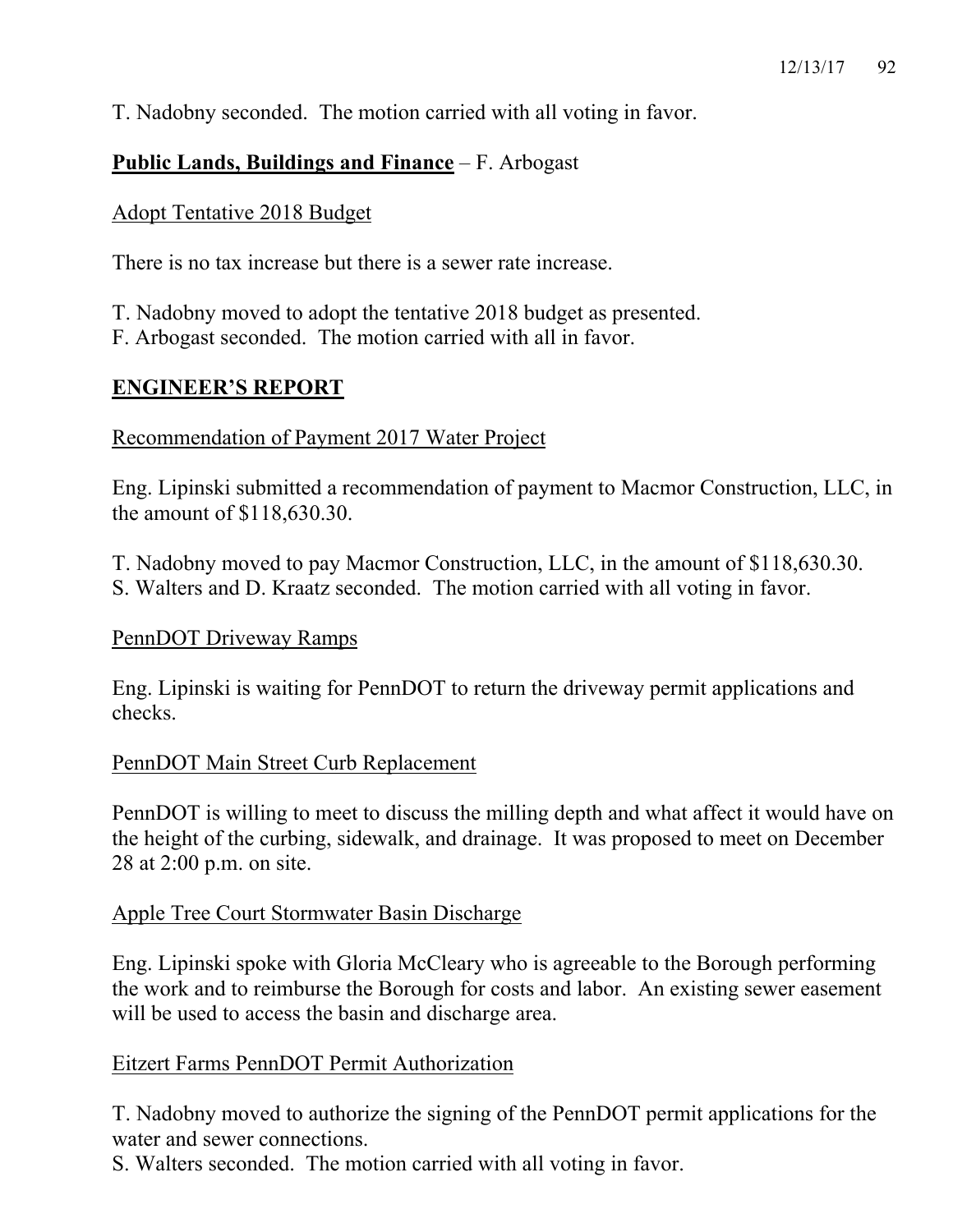### Eitzert Farms Traffic Scoping Application

TRG recommended in the traffic study that there be no left-turn lane traveling west on Route 851 to turn left into the development. Council was adamant that it does want a left-turn lane into the development to turn left from Route 851.

T. Nadobny moved that the Borough does not agree with the proposal of TRG and that there should be a left-turn lane from Route 851 westbound into the development. F. Arbogast seconded. The motion carried with all voting in favor. The engineer was tasked to prepare a letter to that effect, with assistance from the solicitor.

### Lutheran Home Wetland Crossing

Eng. Lipinski did receive a proposal from ECS to perform the geotechnical study and it is within the cost parameters set at the last meeting. He is reviewing the proposal to make sure it addresses our concerns in order to move forward with the project.

#### Exit 4 Floodplain Analysis

Gannett Fleming supplied a letter that states there will be some increase to the flood heights in the main channel of Deer Creek but don't exceed 0.5 feet. They state the unnamed tributary that contains the Borough's weir will not be impacted at all by velocity increases or by increased flood heights.

## **SOLICITOR'S REPORT**

### Well Closures in Shrewsbury Township When Connected to the York Water Company

The proposed ordinance was modified per the meeting of the Wellhead Protection Committee and will be discussed at the meeting with the Township representatives.

#### Market Square Shopping Center Stormwater Issues

The attorney for the shopping center asked more questions about developments in the area and existing inlets; answers will be supplied to the questions, based upon feedback from the superintendent of public works and the engineer.

#### Sewer Issues

The Solicitor for New Freedom Borough is supposed to be arranging a meeting of the solicitors for the Boroughs and the Townships.

### Penn-Mar Organization, Inc. Lease of 44 South Main Street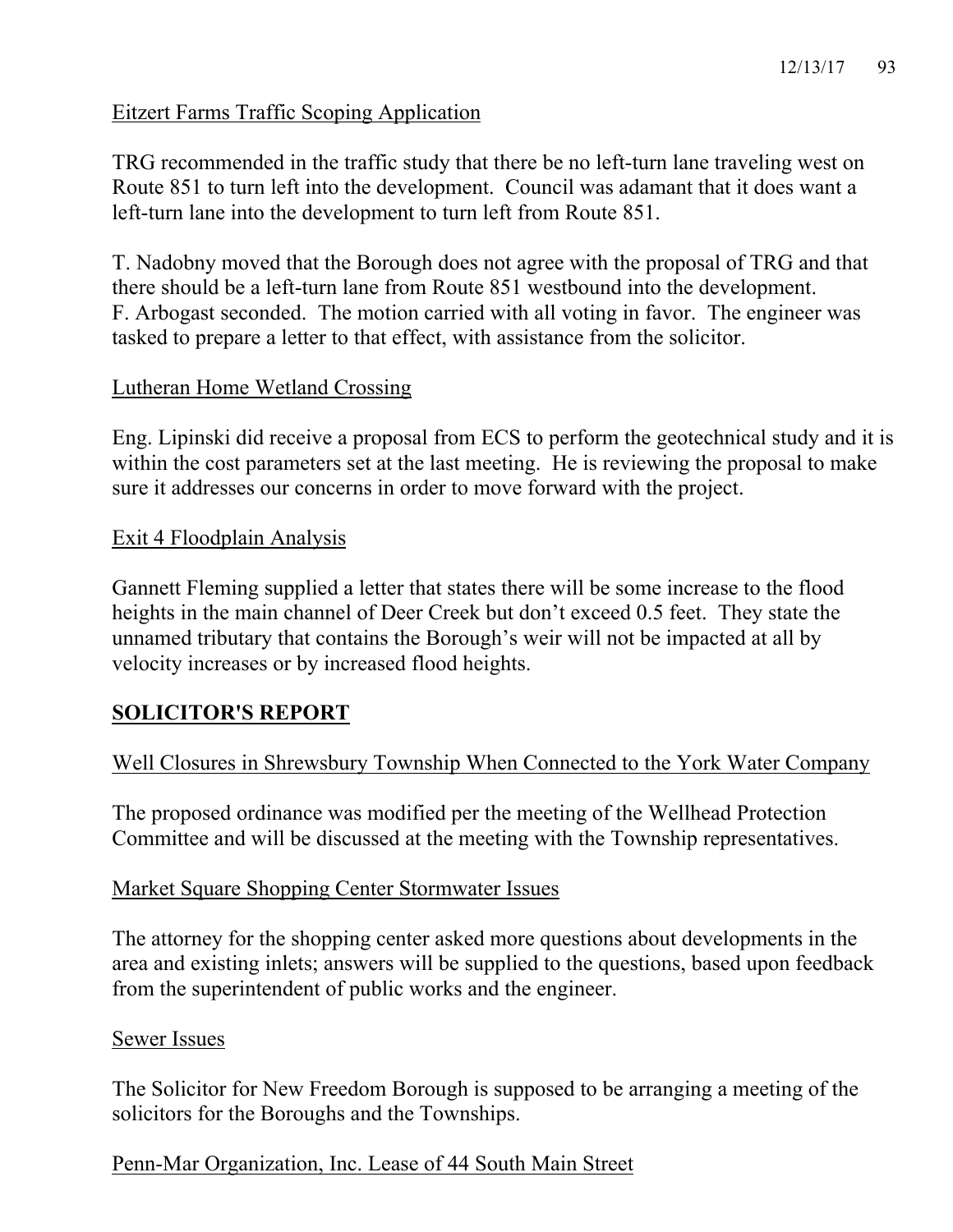A fully executed copy of the Lease Termination document was received. The superintendent of public works will check the building shortly after the end of the year.

Resolution Number 2017-5 Prohibiting the Location of a Category 4 Licensed Casino within the Borough

S. Walters moved to recommend approval of Resolution 2017-5 Prohibiting the Location of a Category 4 License Casino within the Borough. T. Nadobny seconded. The motion carried with all voting in favor.

Year-end Tax Ordinances

Sol. Rehmeyer's office prepared the year-end tax ordinances for adoption at the December 27 meeting.

Stewartstown Railroad Company and Omega Rail Management, Inc.

Additional billing was received and a follow-up letter was sent dated December 8, copy attached to report.

### **Public Safety, Welfare and Personnel** – S. Walters and F. Arbogast

### Fire Department Running Assignments

Chief Myers asked that he be authorized as the authorized signature needed on running assignment changes in the district covered by the Shrewsbury Volunteer Fire Company as first due.

F. Arbogast moved that Chief Myers be authorized as the authorized signature needed on running assignment changes in the Shrewsbury Volunteer Fire Company's first due district.

S. Walters seconded. The motion carried with all voting in favor.

### **Secretary's Report** – C. Bosley

### 2017 Audit

The field work for the 2017 audit will start tomorrow.

## **York Adams Tax Bureau** –